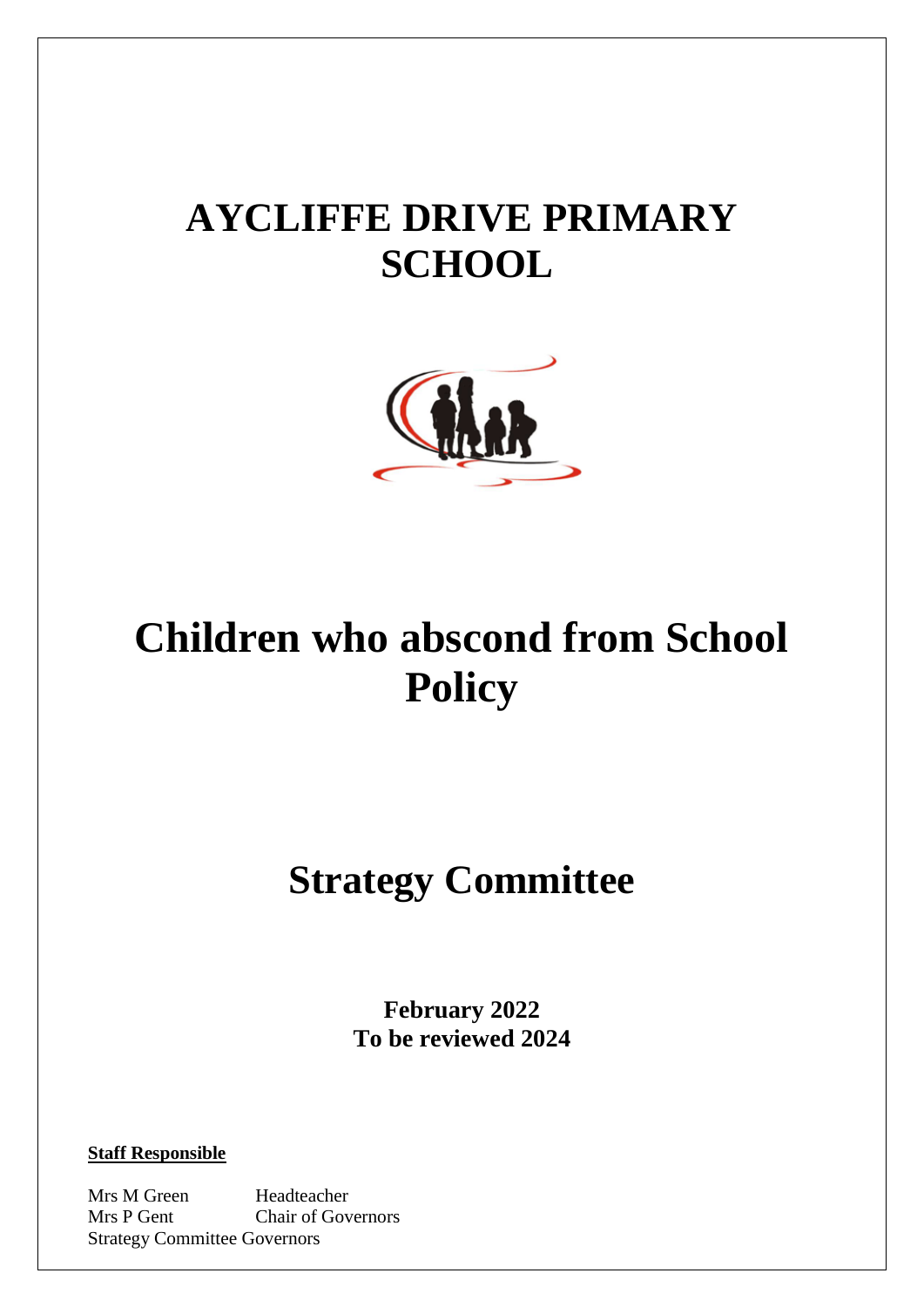This is the policy for Aycliffe Drive Primary School which sets out the actions taken if a child absconds from School.

It reflects the school's values, philosophy and mission statement in relation to safeguarding children in our care**.** 

# **Purpose of the policy.**

The purpose of this non-statutory policy is to set out clearly for all stakeholders, the process that will take place should a child abscond from school.

# **Aim**

In Aycliffe Drive Primary School we actively work to provide a secure, safe environment, a school where children want to come to enjoy learning with others as part of a caring community. We recognise that it is highly unlikely that a child will try to abscond from our school but this policy is written to ensure we are ready to deal with this eventuality should it occur. If a child has SEND needs and absconding is likely then they should have a risk assessment.

### **Definition**

To abscond is to 'leave without permission'. Under Section 3 of the Health and Safety at Work Act, 1974 and in Common Law, schools and other education settings owe a duty of care towards their pupils. This duty of care requires that all reasonable steps are taken to ensure that pupils are safe and remain within the care of the school at all times throughout the school day and during school led activities.

#### **Where a pupil, present at registration, is found to be absent from school without authorisation the following procedures should be followed:**

• Member of staff to inform Head Teacher or member of SLT, and main office.

• Head Teacher or member of SLT to organise a search of buildings and known places that the pupil may have gone to in the school environment.

• If the pupil is not found, then all available staff to complete a more thorough sweep of the school and check the perimeter of the grounds.

• School office to phone the police when area has been fully checked if the child is not found • School office to contact parents/carers and inform them of the situation.

• Consideration will be given to whether the search should be extended beyond the school perimeter. This decision will be based on staff's knowledge of the child and on the levels of risk, and on what action is in the child's best interests.

• Any staff who leave school grounds to take mobile phone to contact school.

• Once a pupil has been found then the HT will use their professional judgement to outline the response towards the pupil and the support the pupil will need in the future.

• A written report will be filed on the incident and added to CPOMS.

• Member of SLT to brief police and parents.

#### **Where a pupil attempts or is seen to be leaving the school premises without authorisation the following procedures should be followed**:

• Member of staff to inform Head Teacher or member of SLT, and main office.

• Staff must follow the child to the school fence or gate and must try to persuade the child to stay in the school.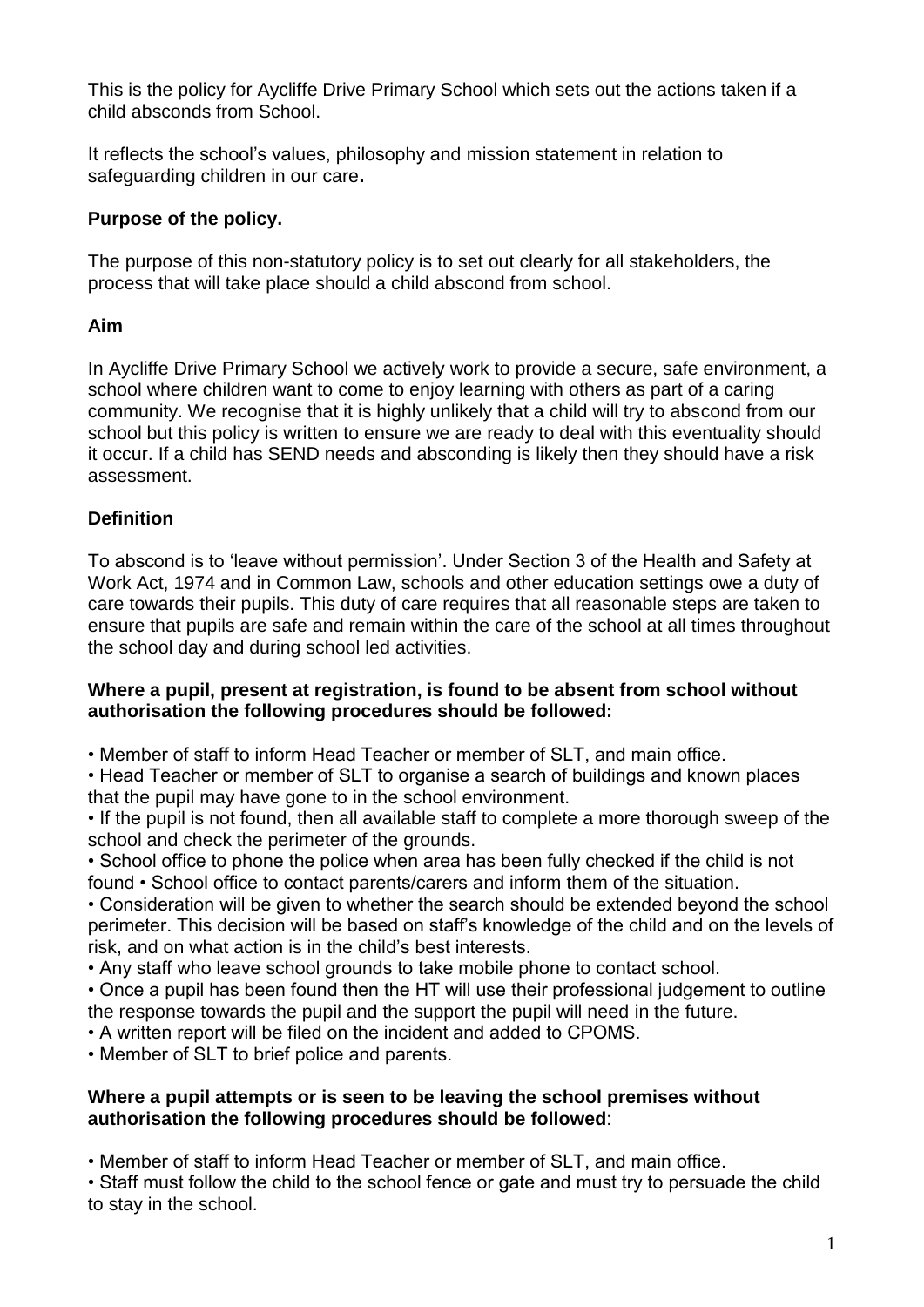• As active pursuit may encourage a child to leave the site and may also cause the child to panic; possibly putting him or herself at risk by running onto a busy road, staff will not chase but will try to keep a child in sight at a distance.

• The SLT lead will contact the child's parents/carers

• If the child has left the immediate vicinity of the school grounds and is no longer visible then the Police must be informed.

• If the child returns of their own volition, parents/carers and the police will be informed as soon as possible.

• Upon his or her return to school, and when the child is calm, the child must be seen by the HT or a member of SLT so that the reasons for absconding may be discussed in detail. At this point a decision will be made as to the appropriateness of further actions

• A meeting with parents/carers will be arranged.

• A written report will be filed on the incident and recorded on CPOMS.

#### **Monitoring and Evaluation**

Each incident will be monitored and evaluated. Risk management plans for any children believed to pose a risk of absconding will be created by school with the support of staff and parents/carers.

#### **Parents and Carers**

Parents and carers of pupils are responsible for supporting the work of the school and encouraging their children to keep to all school procedures and policies. Once school has informed the parents that their child has absconded, parents and carers are responsible for actively supporting the school with subsequent procedures and actions. This could include coming into school to help secure the safety of their child as well as meeting with a Senior Leader in order to agree subsequent actions. Risk management plans will be shared and signed by parents/carers.

#### **Appendix A**

#### **Report should include:**

Absconding Pupil Incident Report

Name of pupil:

Date:

An outline of the incident (Please include time of day, staff involved and how the issue was resolved.)

What triggers led to this incident occurring?

What action will be taken to support the pupil to feel happy and safe in school?

Signed by Headteacher/ SLT:

Signed by Parent: